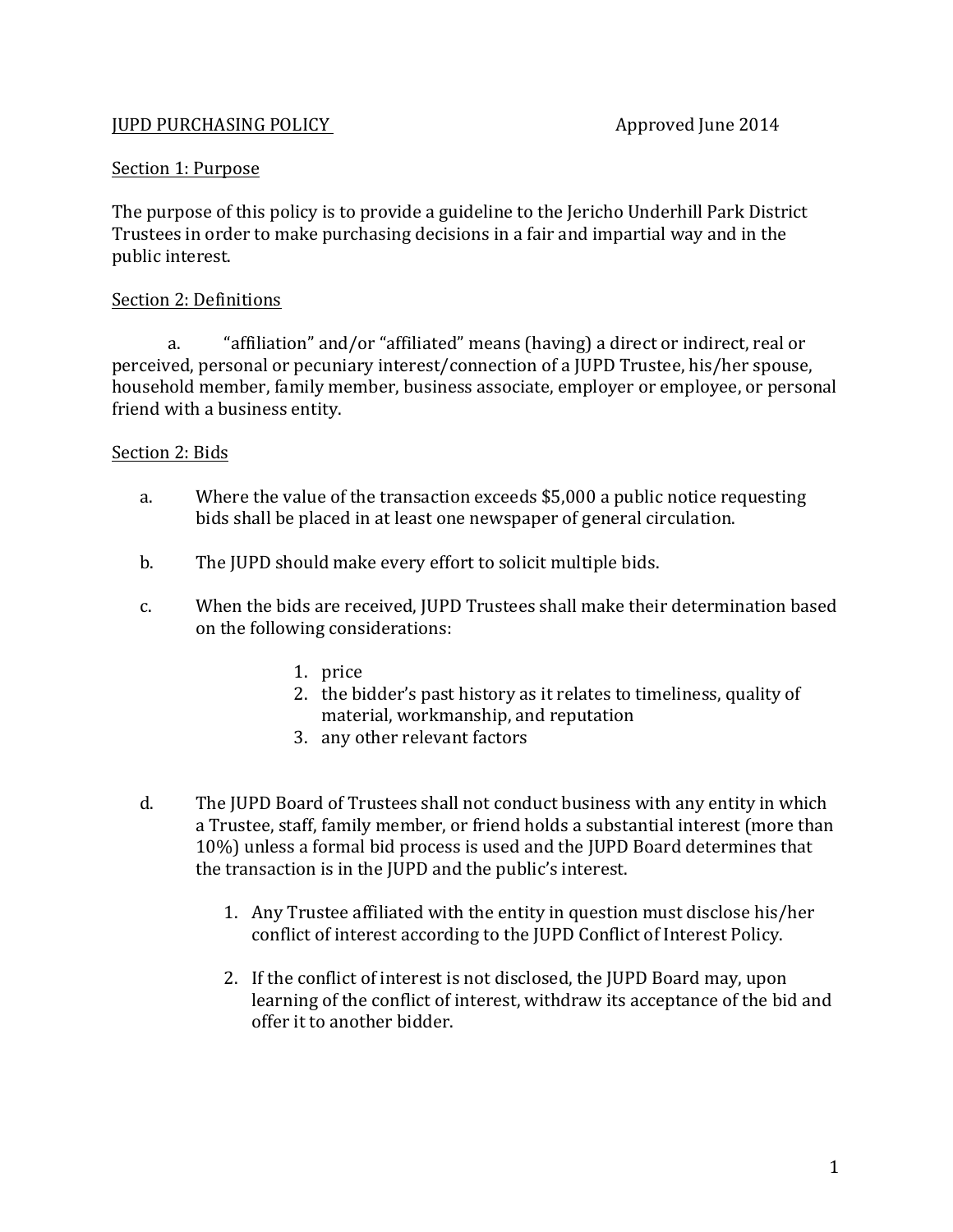# Section 3: Purchases not Required to be Put up for Bid

- a. Where the value of the transaction falls within the range \$1,000-\$4,999.99 the JUPD Board shall make its purchasing decision based on the following considerations:
	- 1. price
	- 2. the business's past history as it relates to timeliness, quality of materials, workmanship, and reputation
	- 3. any other relevant factors
- b. The JUPD Board of Trustees shall not conduct business with any entity in which a Trustee, staff, family member, or friend holds a substantial interest (more than  $10\%$ ) unless at least two other estimates are collected by the JUPD Board and it determines that the transaction is in the JUPD and the public's interest.
	- 1. Any Trustee affiliated with the entity in question must disclose his/her conflict of interest according to the JUPD Conflict of Interest Policy.
	- 2. If the conflict of interest is not disclosed, the JUPD Board may, upon learning of the conflict of interest, may select another entity to make its purchase.
- c. In all cases where the JUPD Board has elected to do business with an entity with which a JUPD Trustee has an affiliation, the contract or agreement shall not be renewed unless an annual review is performed by the JUPD Board to determine whether that the renewal or continuation of the business relationship is in the JUPD and the public's interest.
	- 1. For the review, the JUPD Board shall consider the factors listed in Section  $3(a)$ .
	- 2. During the review process, JUPD Board shall consider at least two other estimates.
- d. For purchases that do not exceed \$1,000 the JUPD Board may elect not to obtain estimates.
	- 1. Notwithstanding section  $3(d)$ , when the JUPD Board is doing business with an entity with which a JUPD Trustee has an affiliation, the JUPD Board shall obtain at least two other estimates for the transaction.